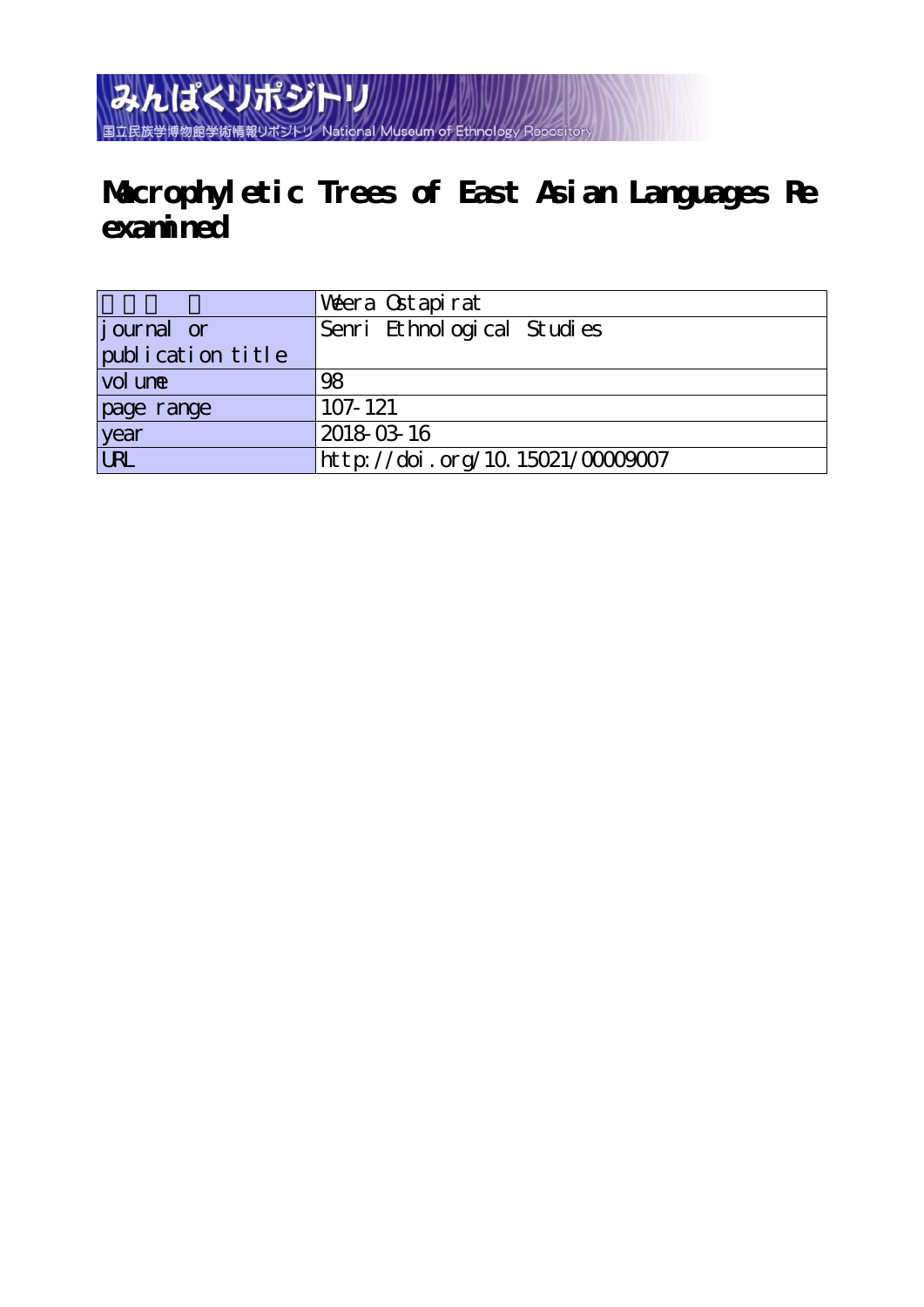SENRI ETHNOLOGICAL STUDIES 98: 107–121 ©2018 *Let's Talk about Trees: Genetic Relationships of Languages and Their Phylogenic Representation* Edited by KIKUSAWA Ritsuko and Lawrence A. REID

# **7. Macrophyletic Trees of East Asian Languages Re-examined**

**Weera Ostapirat** *Mahidol University, Thailand*

# **Abstract**

This paper re-examines the linguistic relationship among the five major language stocks of East Asia: Sino-Tibetan, Austronesian, Austroasiatic, Kra-Dai, and Miao-Yao. Various issues related to current macrophyletic proposals can be traced back to the influential hypotheses of the past century, namely, the Indo-Chinese hypothesis, Austric, and Austro-Tai. Discussions focused on the relationship between Tai and Chinese, between Tai and Austronesian, and on the position of Miao-Yao with respect to Sino-Tibetan and Austroasiatic. Basic vocabulary lists are adapted to test the competing hypotheses and to justify genetic versus contact relationships.

# **7.1. Introduction**

One of the significant implications of a linguistic tree is the chronology of events, which is suggested by the hierarchical nodes of the tree branches. This characteristic distinguishes it from other diagrams or maps that emphasize synchronic representation such as those in dialectology and areal studies. Thus, the Austronesian family tree proposed by Blust (1977) charts a picture of the dispersal/migration of the Austronesian people and their languages, as shown in Figure 7-1.

The place of a language group on the family tree hierarchy is thus important. In Sino-Tibetan, for example, it has been held that Chinese constitutes one of the two primary branches; the other related languages belong to the other branch called Tibeto-Burman (Figure 7-2a). Under this schema, any word that shows related forms between Chinese and one of the Tibeto-Burman languages, such as Tibetan, may represent a Sino-Tibetan root. And, indeed, a number of proposed Sino-Tibetan etyma are based on evidence from Chinese and Tibetan alone.

If Chinese belongs to a lower level branch in the family tree, however, this may not be the case. A different schema (van Driem 2005: 89) is shown in Figure 7-2b, where Chinese belongs to his proposed Sino-Bodic branch, together with Tibetan and some others.1) According to this view, then, roots that show corresponding forms only from Chinese and Tibetan may reflect Sino-Bodic rather than Sino-Tibetan etyma.

A similar situation can be said for the Austroasiatic family. Traditional Austroasiatic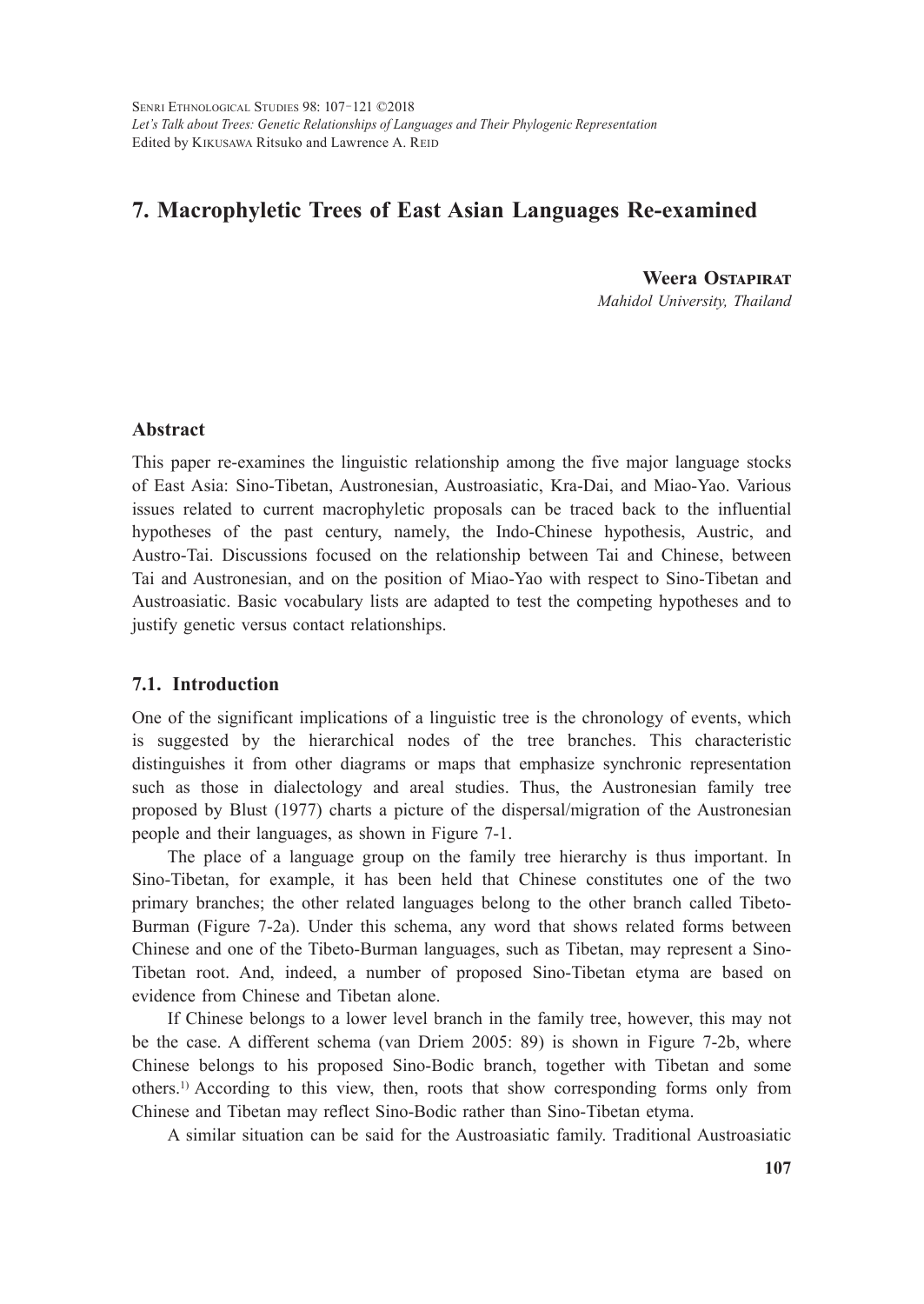



 AN = Austronesian; MP = Malayo-Polynesian; WMP = Western Malayo-Polynesian; CEMP = Central/Eastern Malayo-Polynesian; EMP = Eastern Malayo-Polynesian; SHWNG = South Halmahera/West New Guinea; OC = Oceanic

 \*Formosan represents at least nine primary branches of AN in Taiwan. WMP is not innovationdefined, and may represent more than one primary branch of MP. Updated information and dating are according to Blust (p.c.).



**Figure 7-2a** Sino-Tibetan family tree (adapted from Matisoff 2003)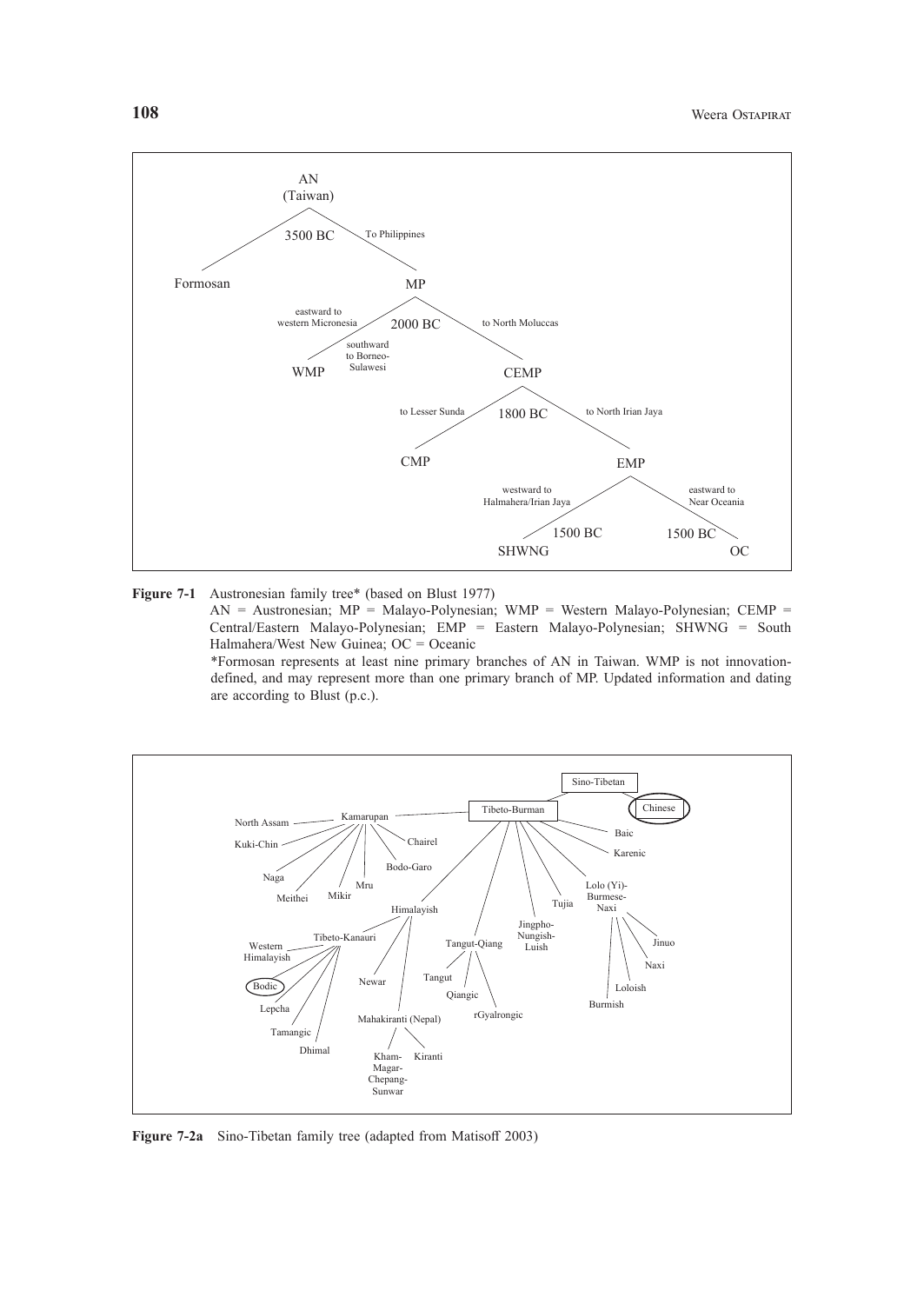

**Figure 7-2b** Tibeto-Burman (= Sino-Tibetan) family tree (adapted from van Driem 2005)

trees show a bifurcation between Munda and the rest that are typically called the Mon-Khmer group of languages. This schema suggests that, in theory, we need cognate forms in Munda for any lexical item to be reconstructed as Proto-Austroasiatic. More recently, the Austroasiatic tree has been revised, as shown in Figure 7-3 (Diffloth 2005); Munda is here one of three primary branches. This tree implies that any roots that have cognates in one language in the Khasi-Khmuic branch and another in the Khmero-Vietic/ Nico-Monic branch can be reconstructed to Proto-Austroasiatic. In effect, there would be no distinction between Proto-Mon-Khmer and Proto-Austroasiatic anymore.

A macrophyletic hypothesis, in turn, may favor one subgrouping scheme over another within the phylum members. The Sino-Tibetan-Austronesian (STAN) hypothesis (which combines Sino-Tibetan and Austronesian into a larger phylum, cf. Sagart 2005), for instance, fits better with the Sino-Tibetan tree that has Chinese at the highest node. This is partly because the proposed cognates between Sino-Tibetan and Austronesian so far are based more on Chinese evidence than on Sino-Tibetan as a whole. If Chinese is located at a much lower node in the Sino-Tibetan tree, the suggested link between Chinese and Austronesian may more likely be the result of contact. On the Austronesian side, the STAN hypothesis considers Malayo-Polynesian as a lower level subgroup, not as a primary branch (contra Blust 1977), and thus Malayo-Polynesian may not be as valuable for STAN comparisons as it has been for Austronesian specialists who consider Malayo-Polynesian to be a foundation branch.

At times, controversy over language subgrouping has led scholars to avoid a family tree. The aforementioned competing views of Sino-Tibetan have interestingly given birth to a non-tree diagram called 'fallen leaves'. (See Figure 7-4 for a recent version from van Driem 2014). As Sino-Tibetan specialists have turned more attention to micro-level research on specific groups during the past decade, this agnostic diagram appears to be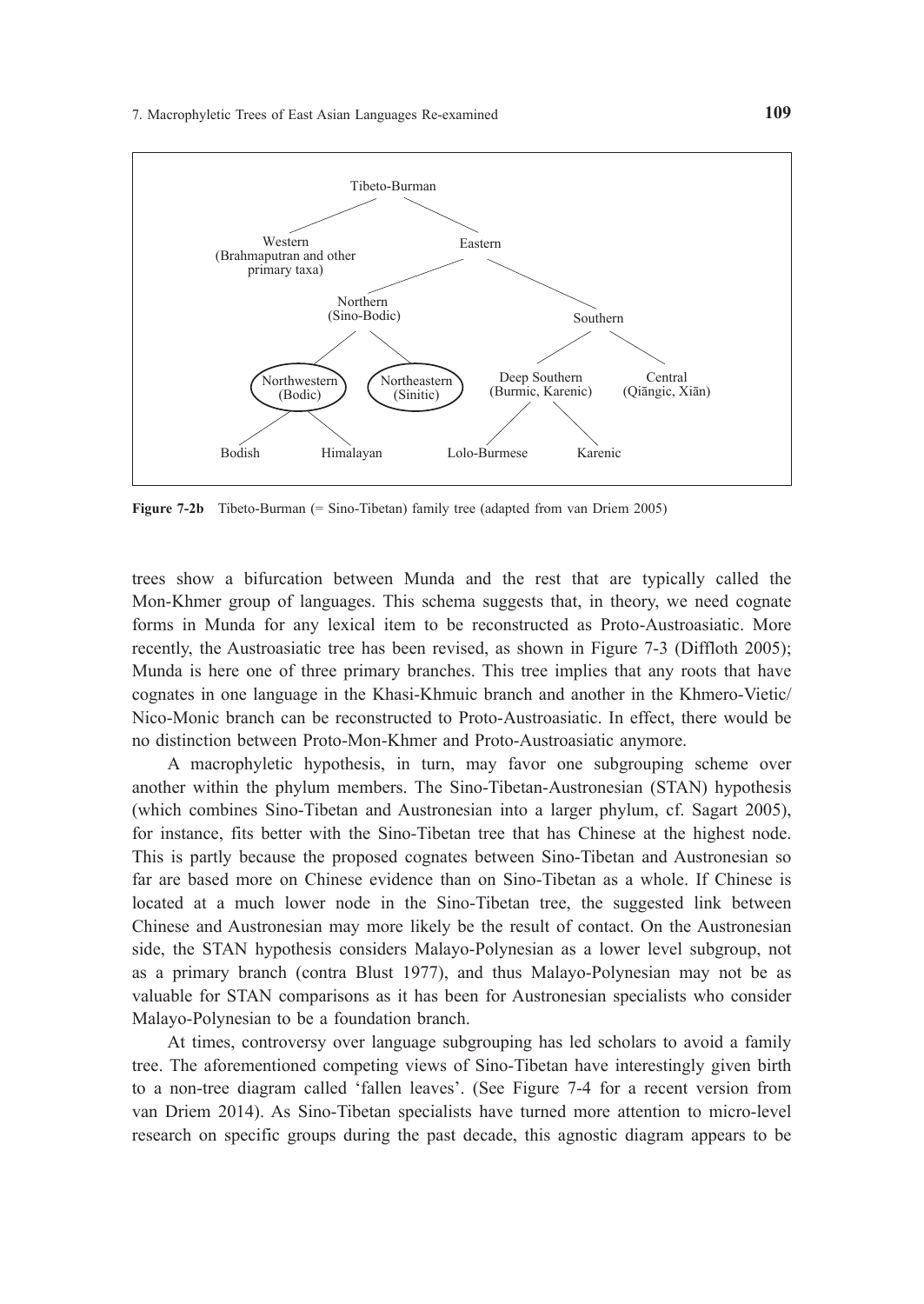

**Figure 7-3** Austroasiatic family tree (adapted from Diffloth 2005)

accepted, despite its lack of a historical perspective. To the eyes of specialists, however, the diagram has several invisible branch lines connecting each leaf-cell. In other words, the leaves are not placed randomly; the potential closely related groups appear as cells that lie next to each other and specialists know it because such 'potential' groups used to be represented by branches in a tree diagram.

This resort to a non-tree diagram, therefore, seems to be a special case in Sino-Tibetan for a currently practical reason. However, it does raise a general question: shall we represent language relationship with a family tree when our knowledge is not yet substantial or when the controversy remains unsettled? On the one hand, it seems better to be cautious and to avoid hasty claims. On the other hand, oftentimes, only when bold hypotheses are ventured can we see the stimulating questions being raised. Comments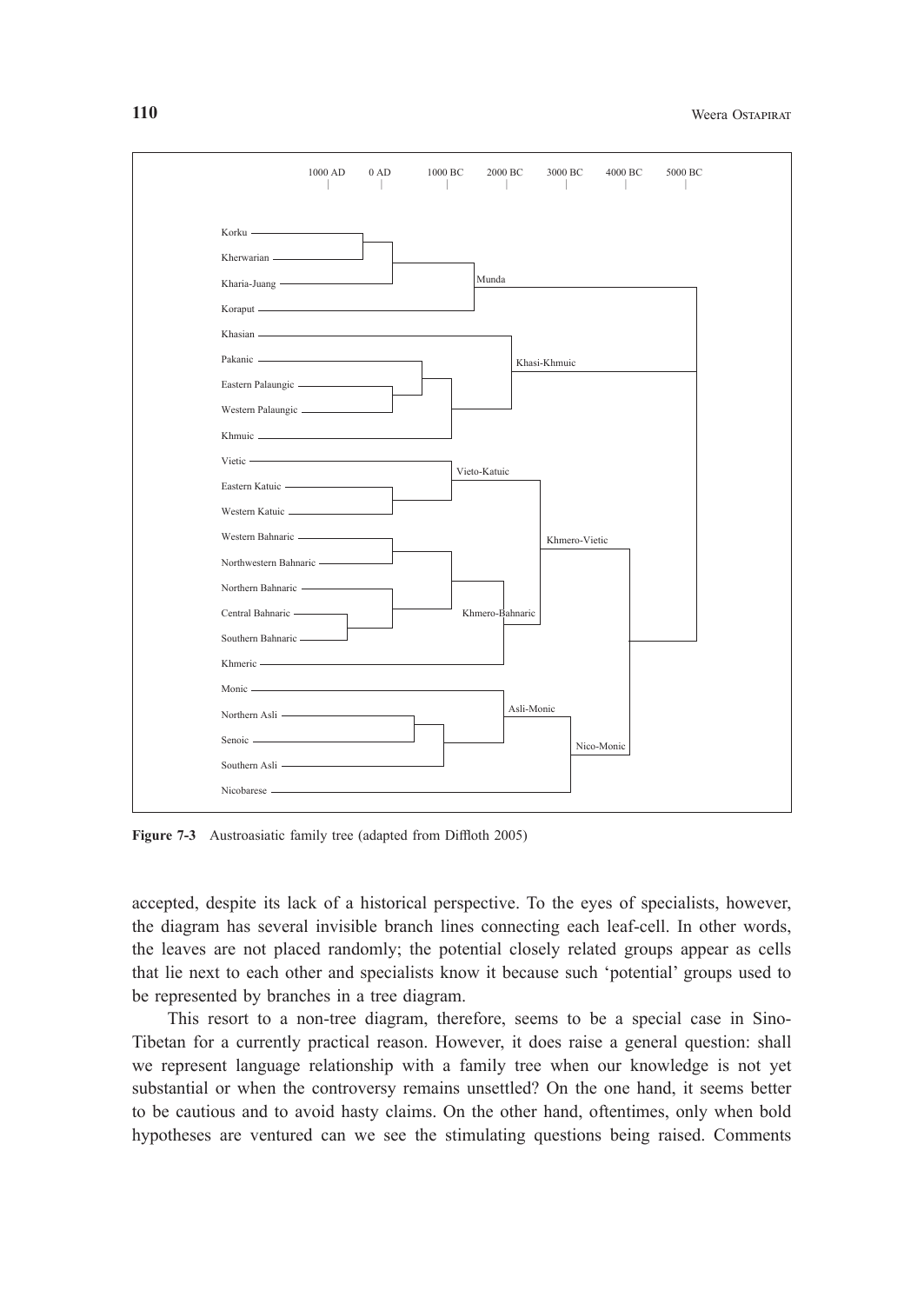

**Figure 7-4** The Tibeto-Burman 'fallen leaves' model (from van Driem 2014)

and debates flourish, and our understanding of the relevant issues are improved. Because of these kinds of merits, I will now turn to a re-examination of the macrophyletic hypotheses of East and Southeast Asian languages.

# **7.2. Macrophyletic Trees of East-Asian Languages Re-examined**

The East or Southeast Asian area hosts five established language families: Sino-Tibetan, Austronesian, Kra-Dai, Miao-Yao, and Austroasiatic. At the turn of the 20<sup>th</sup> century, two macrophyletic hypotheses were dominant: the Indochinese hypothesis (Conrady 1896) that includes Sino-Tibetan and Kra-Dai (Figure 7-5a) and the Austric hypothesis (Schmidt 1906), with Austronesian and Austroasiatic as its members (Figure 7-5b). Miao-Yao was lesser known at that time.

By the 1940s, an interesting shift occurred when Wulff (1942) and Benedict (1942) independently suggested that Kra-Dai and Austronesian are genetically related. However, while Wulff added Austronesian to the Indochinese schema (Figure 7-6a), Benedict moved Kra-Dai to the Austric side (Figure 7-6b).

As mentioned in the previous section, Sagart (2005) has proposed a Sino-Tibetan-Austronesian (STAN) hypothesis relating Sino-Tibetan and Austronesian. The scope of STAN resembles Wulff's expanded Indochinese scheme, but with a more explicit subgrouping hierarchy. Reid has supported Schmidt's Austric hypothesis in several articles (cf. Reid 2005). He also appears to be convinced by the evidence for the relationship between Kra-Dai and Austronesian given by Ostapirat (2005), and is plausibly sympathetic to the expanded Austric schema (cf. Reid 2006).

Until the latter half of  $20<sup>th</sup>$  century, Miao-Yao had been poorly known. A number of hypotheses concerning the genetic affiliation of Miao-Yao have been proposed. It is often placed under the Sino-Tibetan family (cf. Shafer 1964). Benedict (1975) relates it to Kra-Dai/Austronesian, while Haudricourt (1966) and Jakhontov (1977) prefer an Austroasiatic link.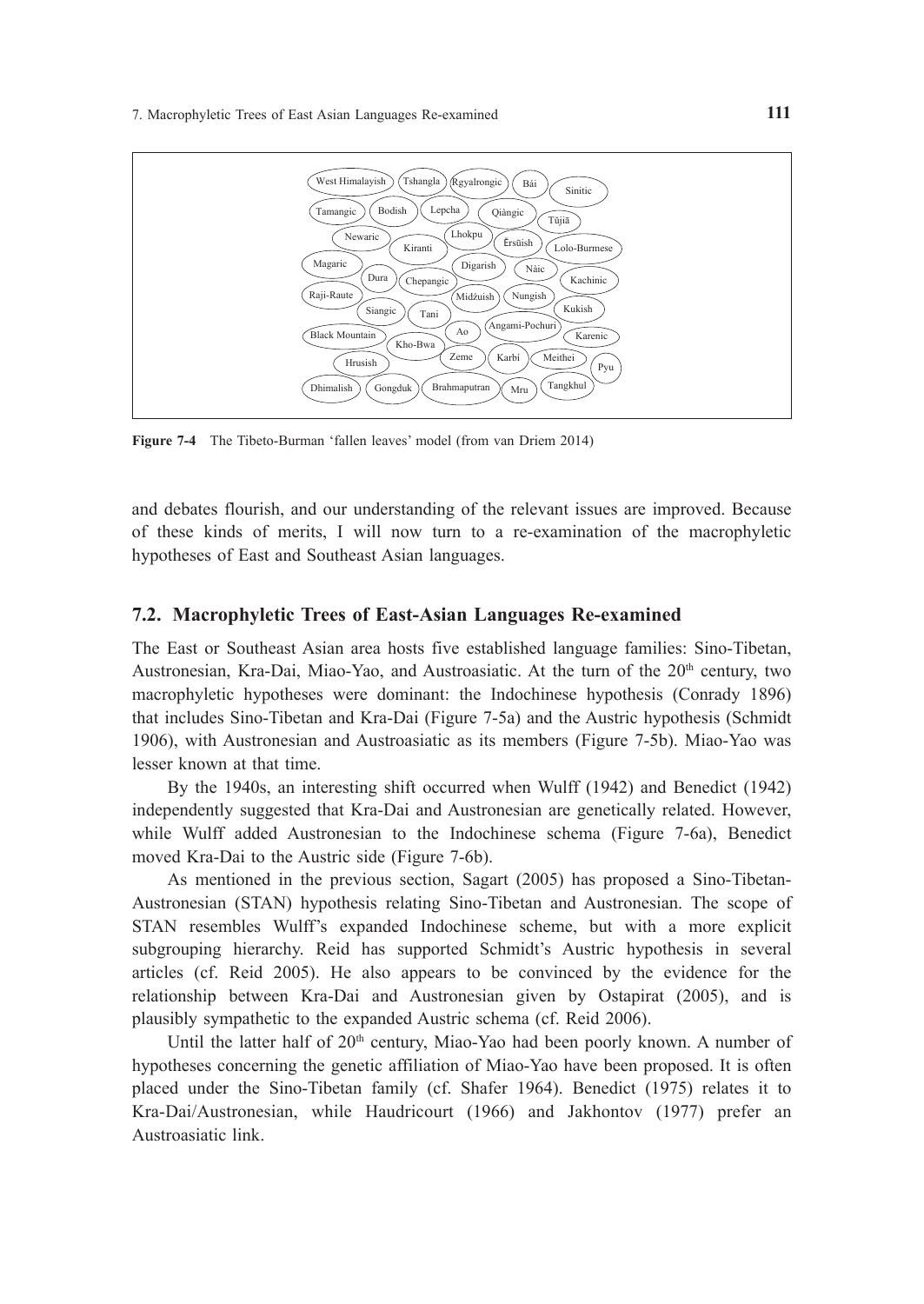

**Figure 7-5a** The Indochinese hypothesis (based on Conrady 1896)



Figure 7-6a Expanded Indochinese (based on Wulff 1942)



**Figure 7-5b** The Austric hypothesis (based on Schmidt 1906)



**Figure 7-6b** Expanded Austric (based on Benedict 1942)

The core issues thus appear to revolve around the relationship between Kra-Dai and Austronesian as well as the obscure position of Miao-Yao with respect to other families. I will pay special attention to these suggested relationships in this section. For the languages to be considered related, they ideally should show a good number of shared lexical items with systematic sound correspondences, and significant links in morphology and syntax. However, borrowing occurs all the time in the history of languages and loanwords may sometimes show regular sound correspondences just like true cognates. It is here that the concept of Basic Vocabulary, in which lexical items supposedly vary in their degrees of resistance to borrowing, has played an important role.

#### **7.2.1 Basic Vocabulary Test-list**

In his well-known article, Swadesh (1955) devised a list of 100 basic words, claiming that the vocabulary items in this list are more stable and loan-resistant than others. Thus, languages that are genetically related are supposed to share a significant number of words in the list.<sup>2)</sup> Recently, Tadmor *et al.* (2010), based on a quantitative study of loanwords in 41 languages, constructed a new Leipzig-Jakarta100-wordlist, two-thirds of which overlap with Swadesh's list. Other practical shorter lists include Jakhontov's wordlist of 35 items, and the 40 wordlist of Holman *et al.* (2008). The latter is a selection of words from Swadesh's 100 list based on ranked stability.

A test-list of 24 basic vocabulary items is offered here for an examination of the macrophyletic relationship among Sino-Tibetan, Austronesian, and Kra-Dai languages. The list includes words that overlap in all the aforementioned wordlists, except three (*two*,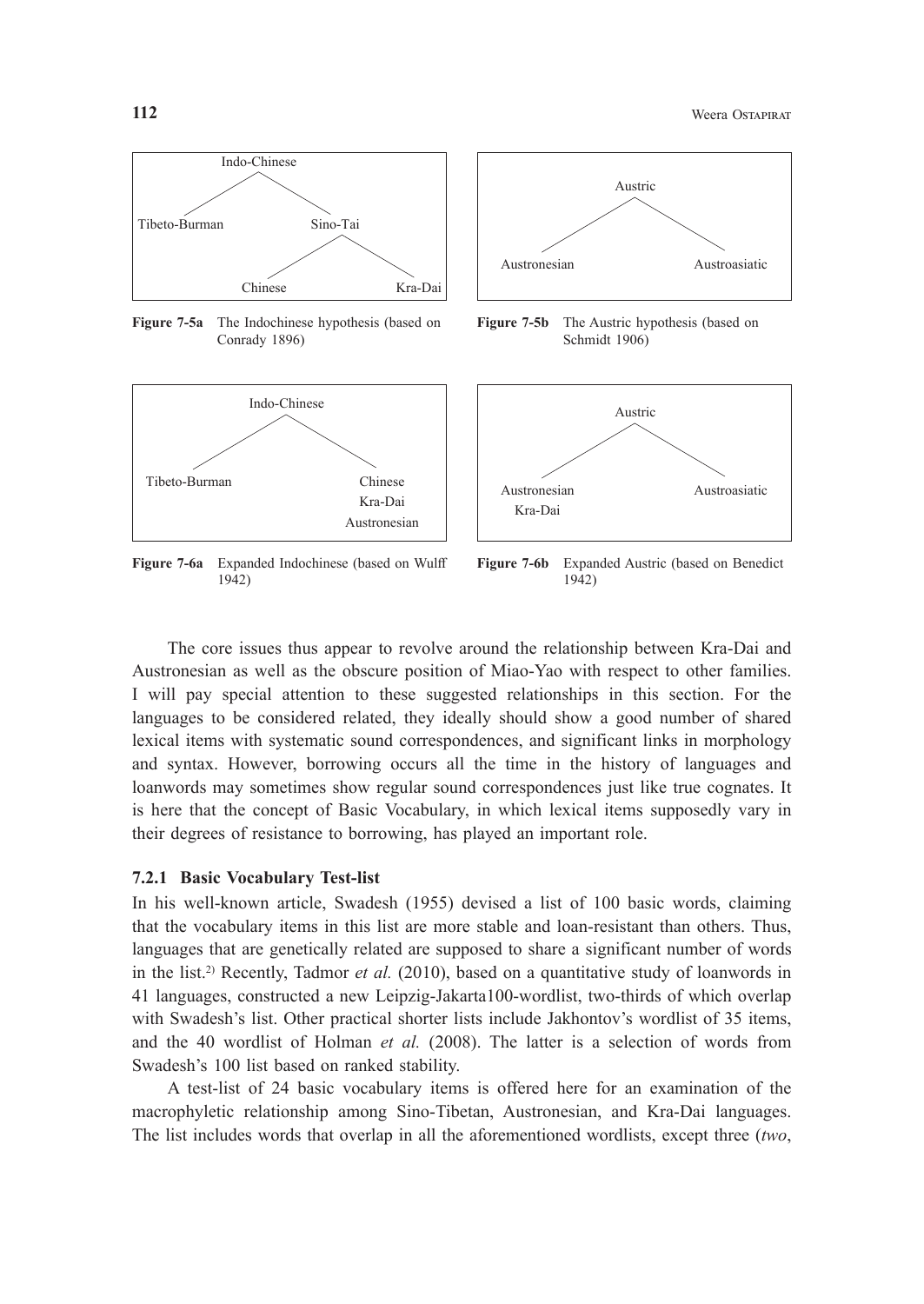*die*, *full*) that are absent from the Leipzig-Jakarta list.

From Table 7-1, we find related forms falling into two divisions—between Tibeto-Burman and Old Chinese on the one hand and between Austronesian and Kra-Dai on the other. The high number of shared vocabulary items from the list between Tibeto-Burman and Old Chinese is not surprising; they confirm the Sino-Tibetan unity that has become uncontroversial. The lexical connection from the list between Kra-Dai and Austronesian is also almost as strong and supports a genetic relationship between Kra-Dai and Austronesian (the 'Austro-Tai' hypothesis).

On the other hand, no related items from the list are found between Kra-Dai and Old Chinese/Tibeto-Burman, and thus a genetic relationship between Chinese or Sino-Tibetan and Kra-Dai—the Indochinese hypothesis—cannot be maintained.

The case of Sino-Tibetan and Austronesian also seems weak. Apart from the forms for 'horn', which Sagart (2005) considers to be cognate between Austronesian and Old

|                     | <b>Tibeto-Burman</b> | <b>Old-Chinese</b> | <b>Austronesian</b> | Kra-Dai         |
|---------------------|----------------------|--------------------|---------------------|-----------------|
| 1. 'blood'          | s-hwyəy              | hwit, hwik         | daRaq               | pxla:c          |
| 2. 'bone'           | rus                  | kut                | CuqelaN             | Kudx:k          |
| $3.$ 'ear'          | r-na                 | njə?               | Calina              | qxrx:           |
| 4. $'$ eye'         | mik, myak            | $m(r)$ juk         | maCa                | maTa:           |
| 5. 'hand'           | g-lak                | hju?               | $(qa)$ lima         | $(C)$ im $x$ :  |
| $6.$ 'nose'         | $s - na(:r)$         | $b$ jit(s)         | ujun, ijun          | $(2)$ idan      |
| 7. 'tongue'         | m-lay, s-lay         | Ljat               | Sema                | $(C)$ əma:      |
| 8. 'tooth'          | s-wa                 | Khja?, thja?       | nipen               | lipan           |
| $9.4$ dog'          | kwəy                 | kwhin, kwhen       | asu                 | Kama:           |
| $10.$ 'fish'        | nya                  | ngja               | Sikan               | bala:           |
| $11.$ 'horn'        | kraw                 | krok               | (quRun)             | paqu:           |
| 12. 'louse'         | śrik                 | srjit, srjik       | kuCu                | KuTu:           |
| 13. 'fire'          | mey                  | $h$ məj $\gamma$   | Sapuy               | (C)apuj         |
| 14. 'stone'         | r-lun                | diAk               | batu                | KaTi:l          |
| $15.$ 'sun'         | nəy                  | njit, njik         | qalejaw             | Kada:w 'star'   |
| 16. 'water'         | $ti(y)$ , tway       | $h(l)$ juj?        | daNum               | (C)aNam         |
| $17.$ T             | na, nay              | nga, ngaj?         | aku                 | aku:            |
| 18. 'Thou'          | nan                  | nja?, njoj?        | iSu, Simu           | isu:, amy:      |
| 19. $^{\circ}$ one' | it                   | ?jit, ?jik         | isa, esa            | $(C)$ its $x$ : |
| $20.$ 'two'         | $g$ -ni-s            | njojs              | duSa                | sa:             |
| $21.$ 'die'         | səy                  | sjej?              | ma-aCay             | maTa:i          |
| 22. 'name'          | $r$ - $min$          | mjeng              | najan               | $(C)$ ada:n     |
| $23.$ 'full'        | blin, plin           | $(l)$ jeng         | penuq               | poti:k          |
| $24.$ 'new'         | sar                  | $\sin(g)$          | baqeRuh             | $(C)$ ama: $1$  |

**Table 7-1** 24 basic words in Tibeto-Burman, Old Chinese, Austronesian, and Kra-Dai languages

The Tibeto-Burman and Old-Chinese forms are from Baxter (1995) and the AN forms are from Blust (1999), with adjustments according to his on-line Austronesian Comparative Dictionary (Blust and Trussel ongoing). The provisional Kra-Dai reconstructions are mine, with potential phonational and suprasegmental features omitted. (The capital letter /K-/ represents currently undetermined k- or q-; /C-/ indicates yet unspecified consonants due to inadequate evidence. For Kra-Dai \*T- and \*N-, are distinct from \*t- and \*n-, see Ostapirat 2005).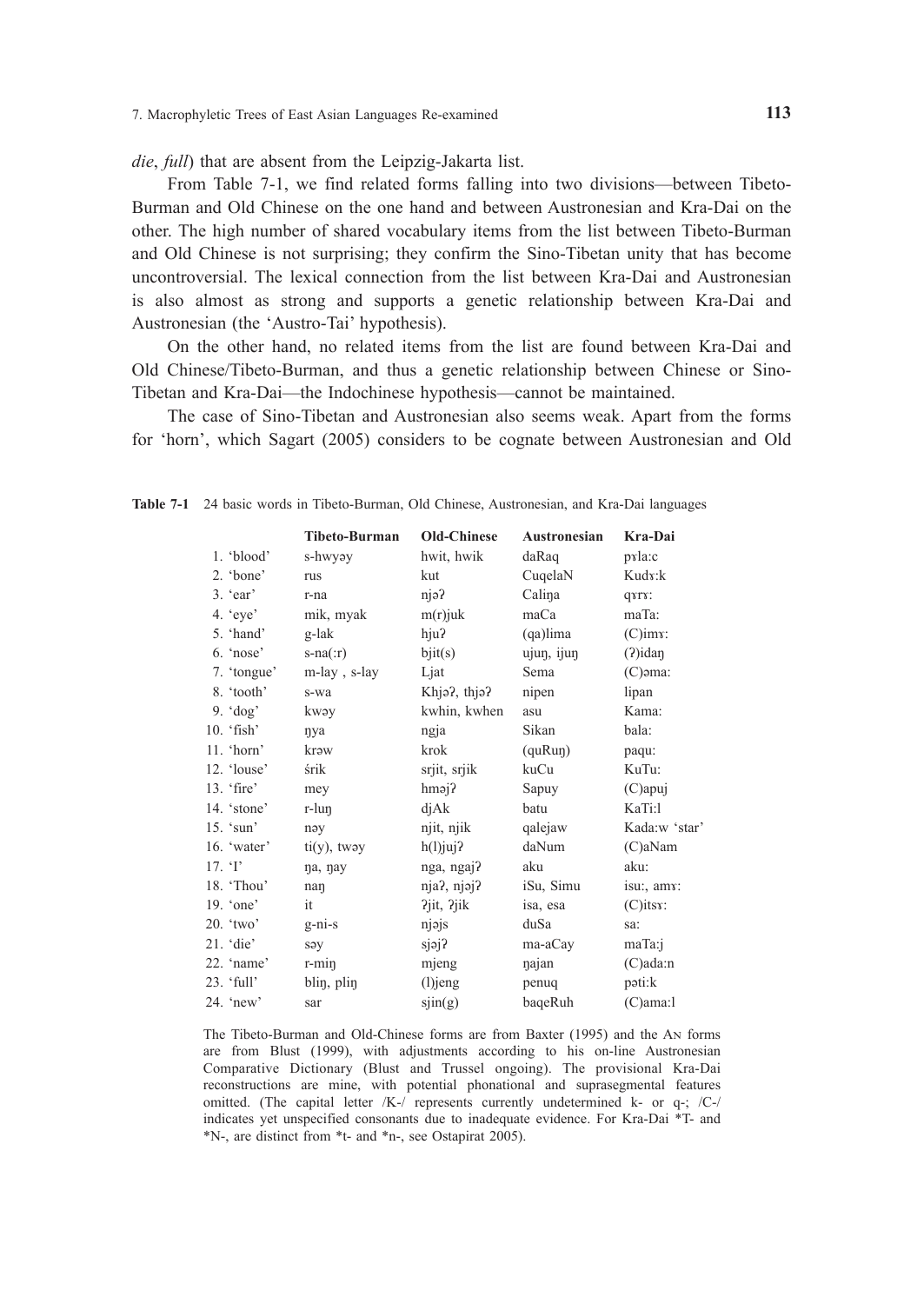Chinese, only two words from the test-list are included among the 61 roots proposed as evidence for a genetic relationship between Sino-Tibetan and Austronesian ('bone' Austronesian \*kukut instead of \*CuqelaN, and 'water' Old Chinese \*Bt-hlim? 'liquid, juice' instead of \*h(l)juj? 'water').

|       | Austronesian | Old Chinese                          |
|-------|--------------|--------------------------------------|
| bone  | kukut        | <sup>A</sup> kut                     |
| water | daNum        | <sup>B</sup> t-hlim? 'liquid, juice' |

 Austronesian does not otherwise share any forms with Sino-Tibetan in the basic word test-list. From this angle, the connection between Sino-Tibetan and Kra-Dai/ Austronesian, assumed by the expanded Indochinese hypothesis and the Sino-Tibetan-Austronesian hypothesis, thus appears unsupported.

#### **7.2.2 Basic Vocabulary Ranking Scale**

Swadesh's 100 basic wordlist is in fact a short list, considered more 'basic', reduced from his earlier 200-wordlist (Swadesh 1952). In other words, Swadesh's 200 wordlist can be ranked into a 'more basic' 100 wordlist and the rest into a 'less basic' 100 wordlist. Recently, Chen (1996) has taken up this implication, proposing that the languages that have a genetic relationship must have a higher number of shared vocabulary items in the first 100-wordlist than those in the second list.

In Table 7-2, I present a picture of shared lexical items between Proto-Tai and Austronesian and between Proto-Tai and Old Chinese in their basic-vocabulary ranking. The estimated figures are based on my on-going research, which can be adjusted in the future, though I do not expect the big picture to be altered.

From Table 7-2, we can see that the overall numbers of shared words between Proto-Tai and Austronesian  $(21+8=29)$  and between Proto-Tai and Old Chinese  $(6+20=26)$ are not much different. However, when we look at them from the ranking scale, the higher percentages of the Proto-Tai/Austronesian case are from the more basic set rather than the lesser one. The reverse picture is obtained for the Proto-Tai/Old Chinese case. The proposed number of shared vocabulary items between Tai and Chinese indeed vary, and those who believe in their genetic relationship usually come up with a very large repertoire of 600+ items (cf. Manomaivibool 1975) or even 900+ items (cf. Xing 1999). However, as long as the additional words (assuming that they are valid) belong more to the lower-ranked set, they will not change the result. As a matter of fact, the increasing number of proposed related forms in the low-rank set (and beyond) but not in the high-

**Table 7-2** Shared lexical items between Proto-Tai and Austronesian (PT/AN) and between Proto-Tai and Old Chinese (PT/OC) in the basic- vocabulary ranking scale (compiled by the author)

|                  | PT/AN |         | PT/OC |          |
|------------------|-------|---------|-------|----------|
| $1st 100$ -words | 21    | (21%)   | 6     | (6%)     |
| $2nd$ 100-words  | 8     | $(8\%)$ | 20    | $(20\%)$ |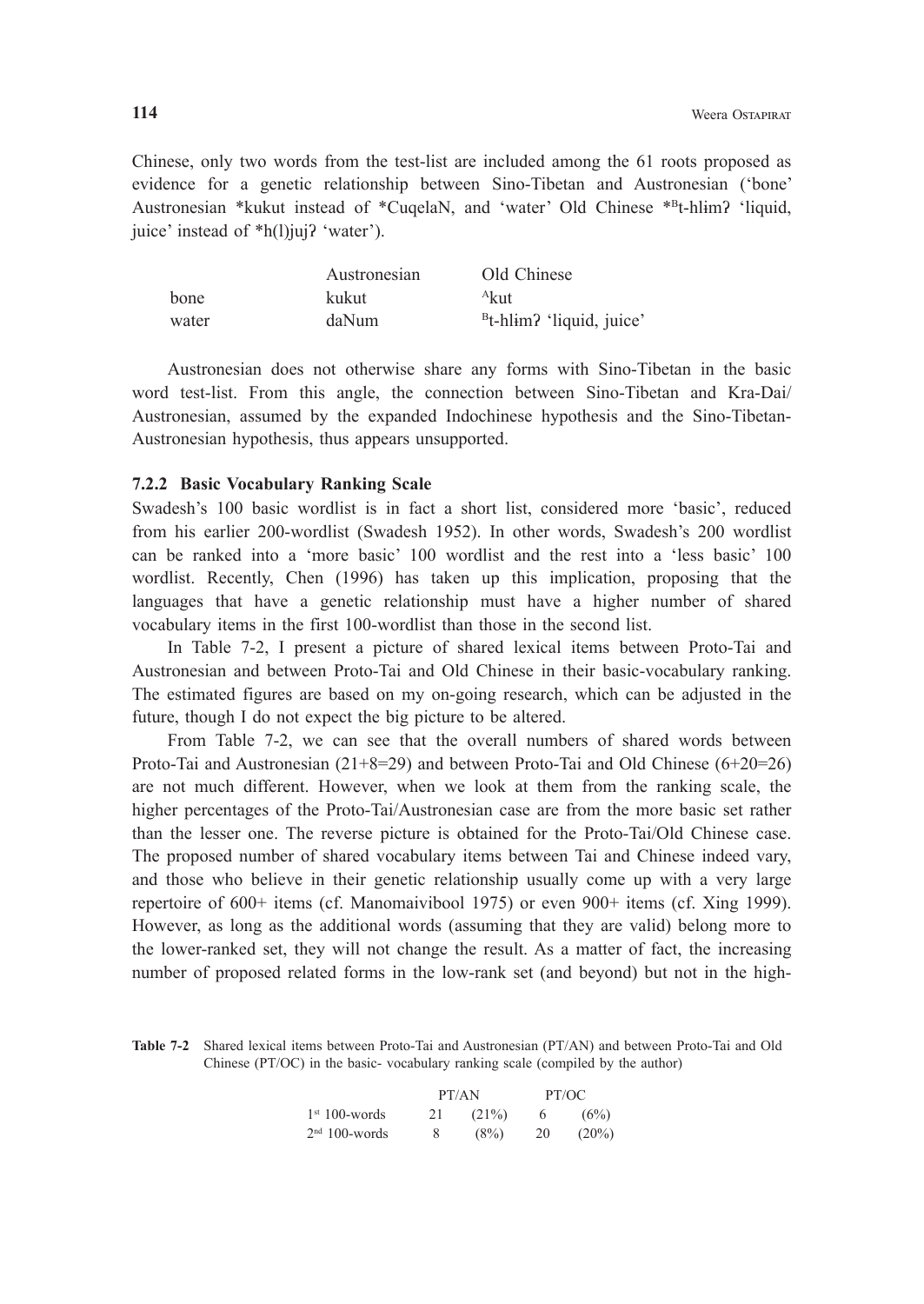rank set substantiate a contact relationship between the families.

The proposed relationship between Tai and Chinese (sometimes known as Sino-Tai) has formed a backbone of the Indochinese Hypothesis. This comes as no surprise as the two languages share several phonological and word features, such as monosyllabicity and tones. They also share a large number of etyma, as shown in Table 7-2. However, since the Tai-Chinese genetic relationship is now ruled out by the basic vocabulary tests, and Tai is aligned instead with Austronesian, the Indochinese hypothesis is left with its core members, Chinese and the various Tibeto-Burman languages, known as the Sino-Tibetan family nowadays.

#### **7.2.3 Numerals and the Affiliation of Miao-Yao**

Numerals is a lexical field for which the degrees of 'basic-ness' or borrow-ability seem uncontroversial. Speaking in terms of ranking scale, the resistance to borrowing should be stronger for lower numerals than for higher numerals. In a contact situation, we would thus expect the higher numbers (such as  $11-20$ ,  $20-90$ ,  $100$ , etc) to be more easily borrowed than the lower numbers. Miao-Yao has been known to have borrowed the higher numerals beyond 'ten' from Chinese and the lower numerals from four to nine (perhaps except 'five') from certain Tibeto-Burman source(s) (cf. Downer 1971; Benedict 1987). The numeral forms in Miao-Yao and Tibeto-Burman languages are presented in Table 7-3.

The issue here is that Miao-Yao has retained native forms for numerals 'one', 'two', and 'three' that cannot be connected with Tibeto-Burman. Thus, while the Tibeto-Burman related numeral forms in Miao-Yao constitute an earlier layer than the Chinese ones do, they are both considered as loans. The situation is similar to the case of Tai and Chinese in the previous section on basic vocabulary ranking. When the languages show related forms in the less basic set but lack those in the more basic set, they are prone to have been in a contact relationship.

It is still unclear whether Miao-Yao native numerals 'one', 'two', and 'three' can be related to those in the other families. The following comparisons with Austroasiatic forms (Table 7-4), however, may reveal the possibility of a Miao-Yao and Austroasiatic

|                 | 'four' | $\cdot$ six' | 'seven'          | 'eight'     | 'nine'            |
|-----------------|--------|--------------|------------------|-------------|-------------------|
| Proto-Miao-Yao  | plei   | kruk         | djunH            | jat         | $N$ - $\mu$ ə     |
| Miao            | plau   | †au          | teon             | <br>$_{11}$ | cua               |
| Yao             | pləi   | klə          | n <sub>1</sub>   | $dz$ [Z]    | $k\mathbf{u}$ [Z] |
| Written Tibetan | blvi   | drug         | bdun             | brgjad      | dgu               |
| Monpa           | pli    | kro?         | n <sub>1</sub> s | cen         | tu ku             |
| <b>Burmese</b>  | le     | tchau?       | khu ni?          | ci?         | ko                |

**Table 7-3** Miao-Yao and Tibeto-Burman numerals

Proto-Miao-Yao forms are from Ratliff (2010). The representative dialects of Miao and Yao are White Hmong (Heimbach 1979) and Biao Min (Wang and Mao 1995) respectively. [Z] = Zao Min (Wang and Mao 1995). Written Tibetan, Monpa, and Burmese forms are from Dai (1992).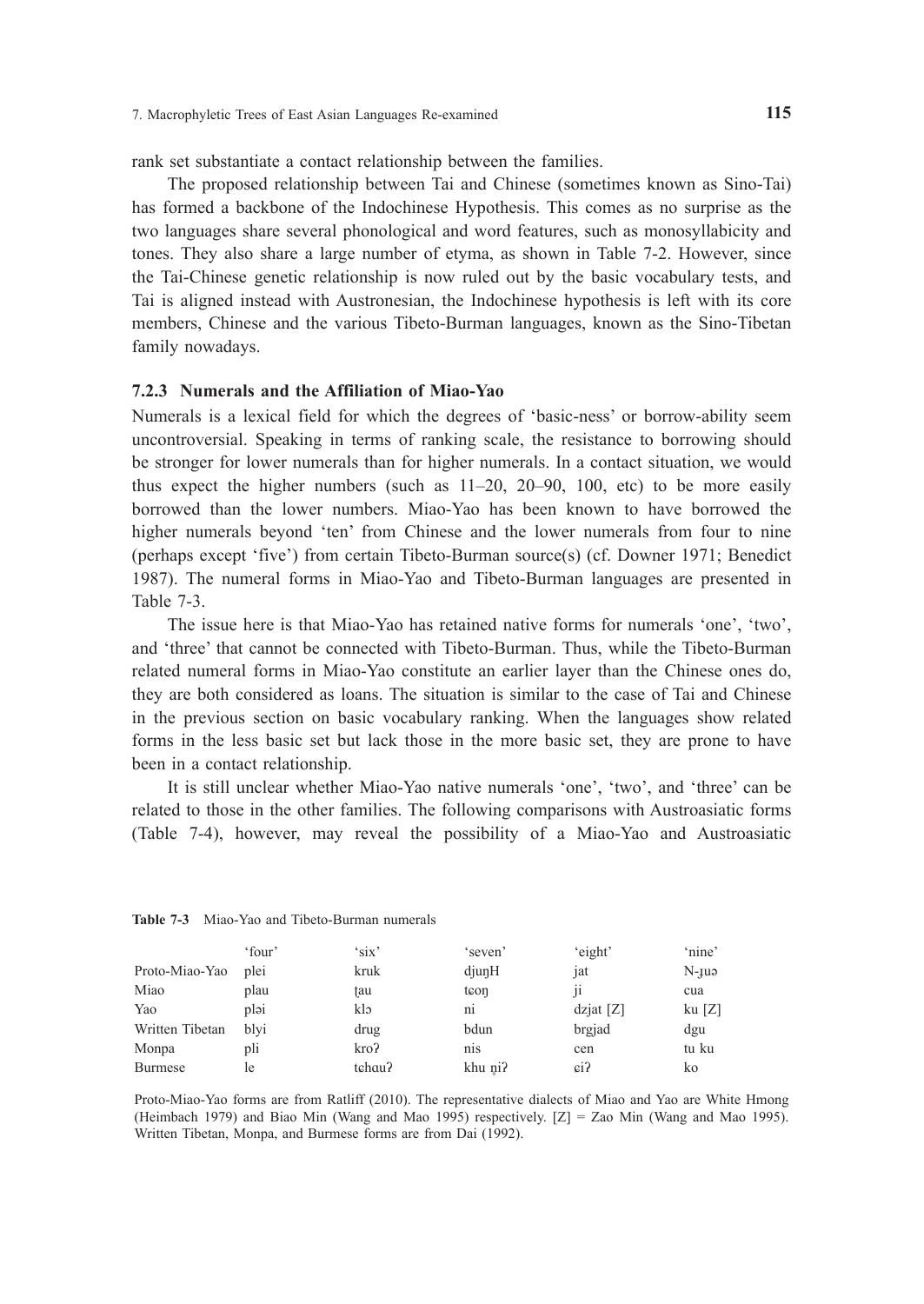|                | 'one' | 'two'           | 'three'               |
|----------------|-------|-----------------|-----------------------|
| Proto-Miao-Yao | 7i    | ?ui             | pjou                  |
| Miao           |       | $\circ$         | pe                    |
| Yao            |       | W <sub>21</sub> | pau                   |
| Palaung        | ?u    | ?a              | $phe^{2}$ : W [Chong] |
| Khasi          | wei   | ar              | paj [Kui]             |

The Palaung (Ta-ang) forms are from my fieldnotes, Chong forms are from Premsrirat *et al.* (2008), and the rest are from Shorto (2006).

connection.

For 'one' and 'two', see also Chong /mu̪ˀːj/ and /pa̪ˀːj/ respectively. I assume that the early Austroasiatic or Mon-Khmer basic forms for these etyma have a glottal stop initial \*ʔ- (something like \*ʔuːj and \*ʔaːr). Chong (and many other Mon-Khmer languages) has added prefixes to the forms, thus  $\text{*m}.\text{Qu}; j > \text{mu}$ ? j and  $\text{*b}.\text{Par} > \text{ba}$ ? : (> pu<sup>2</sup>: j), where the original glottal initial has transformed into vowel creakiness.3) (Vowel breathiness is the result of early voiced initials). For other Mon-Khmer languages, see, for instance, Proto-Monic (Diffloth 1984) \*mway 'one' and \*baar 'two'. Palaung, in fact, also has a form with glottal initial for 'three',  $/2$ oj $/$ , and Chong (and many others) may likewise have turned it into a prefixed form with  $\ast_{p}$ - onset (the change  $\ast_{p}$ - > ph- is a typical change in Chong; see also Proto-Monic \*pii?). The prefixes may vary in different languages, thus Wa show a liquid prefix: \*l?ar 'two' and \*l?oj 'three'. This may further support the claim that the real root initial is \*ʔ-, and various prefixes have developed independently in different groups. The Miao-Yao initial \*?- for 'one' and 'two' thus appears to be faithful to the original forms.

These numeral comparisons are further substantiated by other Miao-Yao/ Austroasiatic comparisons of basic words as shown in Table 7-5. No systematic reconstruction of Proto-Austroasiatic is yet available, so I present here the comparisons from Proto-Vietic (Ferlus 1991) and Proto-Wa (Diffloth 1980). These groups represent two Austroasiatic primary branches; thus, the relevant etyma are likely to go back to the Proto-Austroasiatic stage.

From Table 7-5, we may note that the Miao-Yao three 'tonal' categories (symbolized by -X, -H, and unmarked) correspond to Proto-Vietic finals/phonations (-ʔ, -s/-h, and others, respectively) in a way reminiscent of Haudricourt's (1954) classic tonogenesis scheme. Although the complex story of Mon-Khmer/Austroasiatic phonations is still controversial and unsettled, and the overall comparisons reveal numerous exceptions, the aforementioned correspondences between Miao-Yao and Austroasiatic remain impressive and will partly help justify the proposed lexical links between Miao-Yao and Austroasiatic.

The preceding comparisons include eight words from our 24-basic wordlist (*louse, blood, nose, name, horn, water, I, thou*), plus 'one' and 'two'. One-third of the 24-basic wordlist is substantial, if the comparisons prove valid.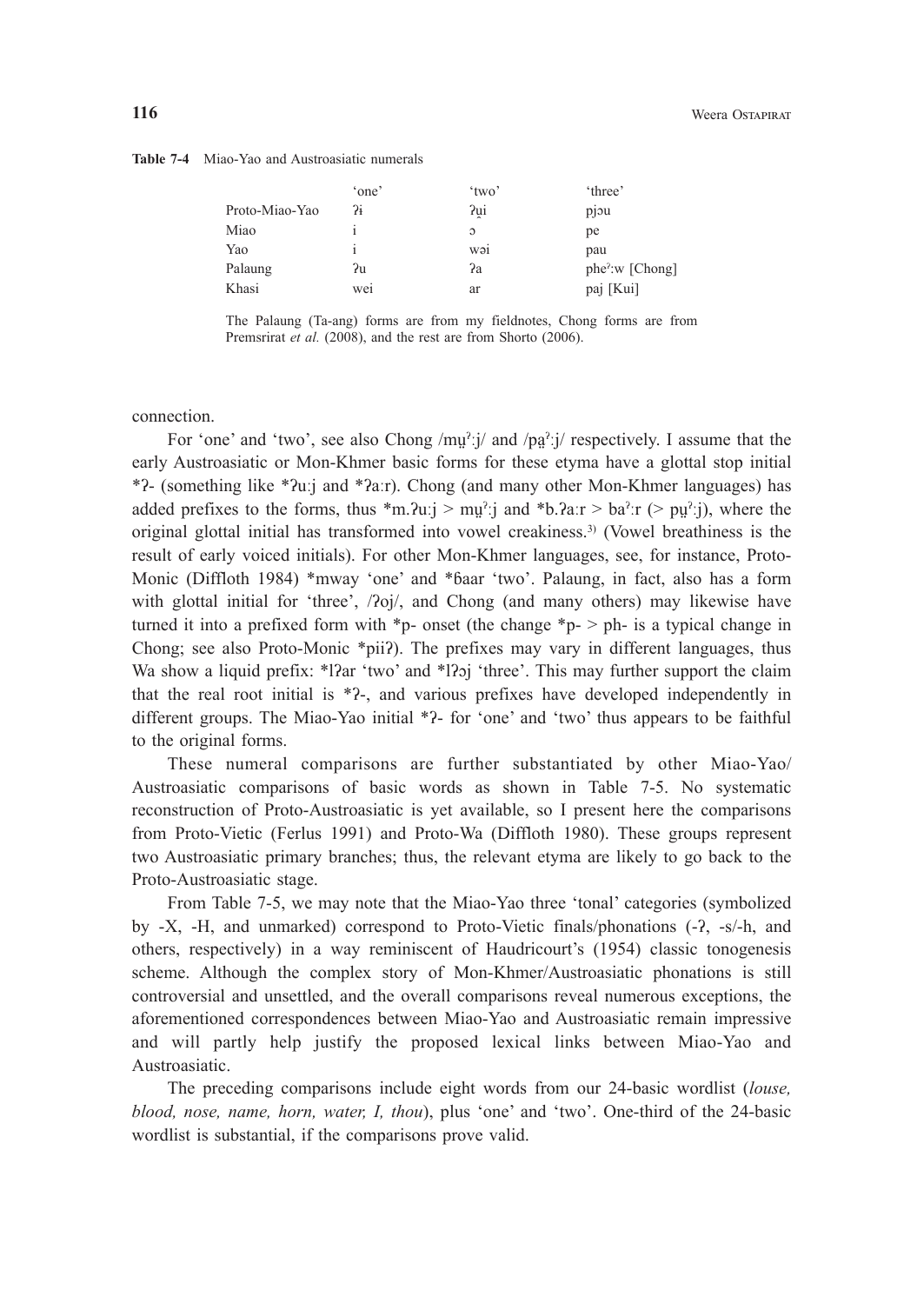|               | Proto-Miao-Yao      | <b>Proto-Vietic</b> | Proto-Wa         |
|---------------|---------------------|---------------------|------------------|
|               |                     |                     |                  |
| 'louse'       | ntshjeiX            | $ci$ ?              | si?              |
| 'fruit'       | pi                  | ple?                | pli?             |
| 'road'        | kləuX               | khra?               | kra?             |
| 'shoot'       | pgnX                | pan?                | pyp              |
| 'blood'       | ntshjamX            | asa:m?              | hnam             |
| 'weep'        | $P$ næm $X$         | ja:m?, pa:m?        | jam              |
| 'hawk'        | $q \nvert a \eta X$ | kla:n?              | klan             |
| 'cooked'      | sjenX(M)            | $c_{1:n}$ ?         | sin              |
| 'heavy'       | $h$ njein $X$       | nan <sub>2</sub>    | $(s$ -jen $)$    |
| 'full'        | purenX              | poin $(Mo)$         | phoin (Ks)       |
| 'nose'        | mbruiH              | mu:s                | $\overline{mis}$ |
| 'name'        | mpouH               | jhmoh (Mk)          | mis              |
| 'horn'        | kleon               | kərən               | ?rxn             |
| 'water'       | Puəm                | Pom(P1)             | r?om             |
| 'live, alive' | ?jəm                | $\lim$ (Pl)         | Pem              |
| $\cdot$ r     | 2ja(Y)              | 2oa (Mo)            | 212              |
| 'thou'        | muei                | $m\$ {day} $(Vn)$   | me(Ks)           |

**Table 7-5** Miao-Yao and Austroasiatic comparisons (prepared by the author)

Some of the comparisons between Miao-Yao and Austroasiatic may have important implications. The Austroasiatic root for 'water' as presented above, for instance, is mainly found in the Northern-Mon-Khmer (or Khasi-Khmuic) branch, while the other Mon-Khmer groups use another word (something like Proto-Mon \*ɗaak). If the Miao-Yao/Austroasiatic genetic relationship is real, the status of the Khasi-Khmuic root (represented by Proto-Wa \*rʔom) can be interpreted as an early retention since it is shared by Miao-Yao (\*?uəm). On the other hand, if the root is a Khasi-Khmuic innovation, it would suggest that Miao-Yao somehow was closer to this branch of Austroasiatic, otherwise the word has to be considered as a borrowing between the two groups.

#### **7.3. Conclusion**

In conclusion, the Indochinese hypothesis that places Tai/Kra-Dai together with Sino-Tibetan, or its expanded version, with Austronesian thrown in, appears untenable. The valid core part of the hypothesis is now what we know as the Sino-Tibetan (or the Tibeto-Burman) family, with hundreds of language members, including Chinese, Tibetan, and Burmese. The relationship between Austronesian and Kra-Dai is well supported and the two families join together in the Austro-Tai phylum.

Recent reviews of the Austric hypothesis (cf. Diffloth 1994), which links Austroasiatic and Austronesian, seem to suggest that shared lexical items between the two families are few but some are still optimistic about supporting morphological

Abbreviations: (M) Miao, (Y) Yao, (Mo) Mon, (Mk) Middle Khmer, (Pl) Palaung, (Vn) Vietnamese, (Ks) Khasi. For 'horn', Austronesian has an interestingly similar form \*(q)uRung.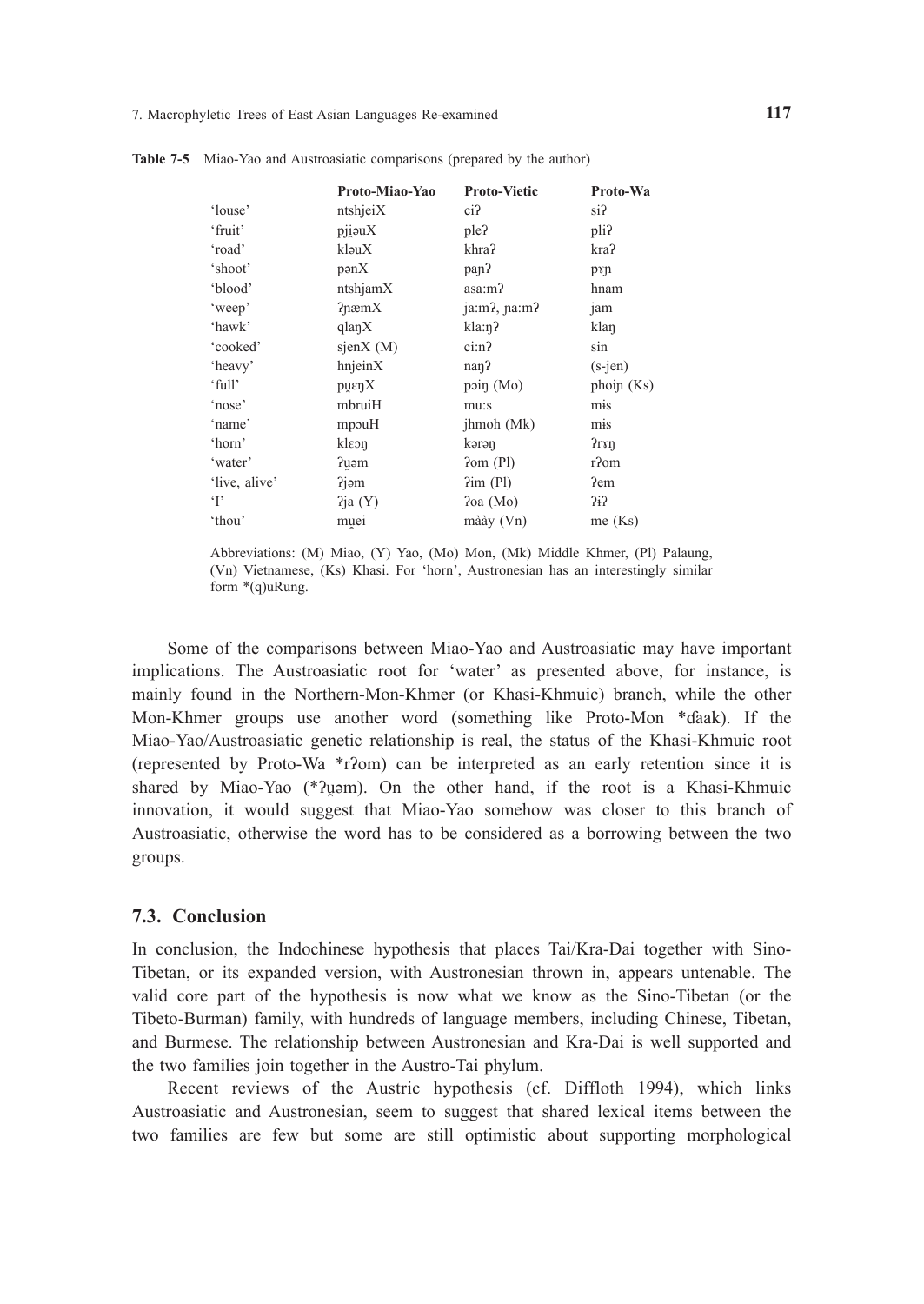evidence (cf. Reid 2005). However, with the Kra-Dai/Austronesian connection firmly established, any future Austric reassessment inevitably needs to take Kra-Dai into account. If the connection between Miao-Yao and Austroasiatic is also valid, the task of those who support Austric may become even more daunting, as the scope of the new 'Greater Austric' will encompass all East/Southeast Asian families except Sino-Tibetan. Continuing research on this, however, might yield a fruitful result.

# **Notes**

- 1) Partly because of this view that Chinese belongs to a lower, non-primary, node in the family tree, van Driem uses 'Tibeto-Burman' to represent the whole family (= Sino-Tibetan).
- 2) Swadesh also propagated 'glottochronology' and the lexicostatistic method that attempted to date the ages of language families and subgroups using the percentages of shared basicvocabulary items. My reservation on glottochronology and such use of basic vocabulary is considerable.
- 3) See also Diffloth (2012) for his suggestion that Chong creaky register may have partially arisen from the glottal consonant in medial position.

#### **References**

Baxter, W.

 1995 '''A Stronger Affinity…Than Could Have Been Produced by Accident'': A Probabilistic Comparison of Old Chinese and Tibeto-Burman.' In W. Wang (ed.) *The Ancestry of the Chinese Language* (Journal of Chinese Linguistics Monograph Series 8), pp. 1–39. Hong Kong: The Chinese University Press.

Benedict, P.

- 1942 Thai, Kadai, and Indonesian: A New Alignment in Southeast Asia. *American Anthropologist* 44(4): 576–601.
- 1975 *Austro-Thai Language and Culture, with a Glossary of Roots.* New Haven: Human Relations Area Files.
- 1987 Early MY/TB Loan Relationships. *Linguistics of the Tibeto-Burman Area* 10(2): 12–21. Blust, R.
	- 1977 The Proto-Austronesian pronouns and Austronesian subgrouping: A preliminary report. *University of Hawaii Working Papers in Linguistics* 9(2): 1–15.
	- 1999 Subgrouping, Circularity and Extinction: Some Issues in Austronesian Comparative Linguistics. In E. Zeitoun and J-K. Li (eds.) *Selected Papers from the Eighth International Conference on Austronesian Linguistics*, pp. 31–94. Taipei: Academia Sinica.
- Blust, R. and S. Trussel
	- ongoing Austronesian Comparative Dictionary, web edition. www.trussel2.com/acd/ (Accessed Jan. 23, 2017)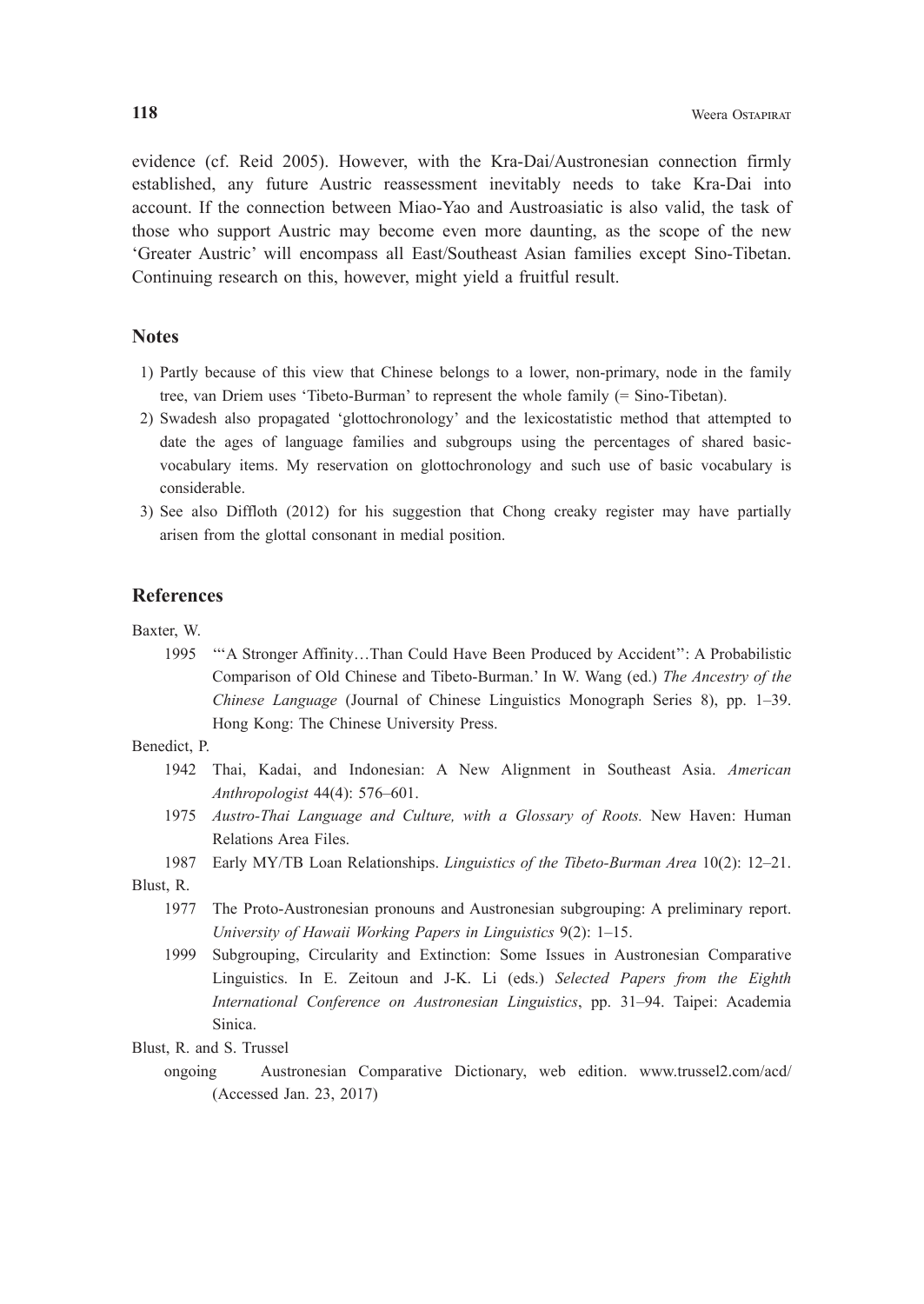Chen, B.

1996 *Lun Yuyanjiechu Yu Yuyanlianmeng*. Beijing: Yuwen Chubanshe.

Conrady, A.

 1896 *Eine indochinesische Causativ-Denominativ-Bildung und ihr Zusammenhang mit den Tonaccenten*. Leipzig: Otto Harrassowitz.

Dai, Q.

 1992 *Zangmian Yuzu Yuyan Cihui (A Tibeto-Burman Lexicon)*. Beijing: Central Institute of Minorities.

Diffloth, G.

- 1980 The Wa Languages. *Linguistics of the Tibeto-Burman Area* 5(2): 1–182.
- 1984 *The Dvaravati Old Mon Language and Nyah Kur.* Bangkok: Chulalongkorn University Printing House.
- 1994 The Lexical Evidence for Austric So Far. *Oceanic Linguistics* 33(2): 309–321.
- 2005 The Contribution of Linguistic Palaeontology to the Homeland of Austroasiatic. In L. Sagart, R. Blench, and A. Sanchez-Mazas (eds.) *The Peopling of East Asia: Putting together Archaeology, Linguistics and Genetics*, pp. 77–80. London: Routledge.
- 2012 The Four Registers of Pearic. Paper presented at Southeast Asian Linguistics Society Conference 22, Agay (France), May 31–June 3, 2012.
- Downer, G.
	- 1971 The Further Relationships of the Miao-Yao Languages. Paper presented at the 4th International Conference on Sino-Tibetan Languages and Linguistics, Indiana University, Bloomington. October 1971.
- van Driem, G.
	- 2005 Tibeto-Burman vs Indo-Chinese: Implications for Population Geneticists, Archaeologists and Prehistorians. In L. Sagart, R. Blench, and A. Sanchez-Mazas (eds.) *The Peopling of East Asia: Putting together Archaeology, Linguistics and Genetics*, pp. 81–106. London: Routledge.
	- 2014 Trans-Himalayan. In H. Nathan and O. S. Thomas (eds.) *Trans-Himalayan Linguistics*, pp. 11–40. Berlin: Mouton de Gruyter.

Ferlus, M.

 1991 Vocalisme du Proto-Viet-Muong. Paper presented at the 24th International Conference on Sino-Tibetan Languages and Linguistics, Thailand, 7–11 October, 1991.

Haudricourt, A. G.

- 1954 De l'origine des tons en vietnamien. *Journal Asiatique* 242: 69–82.
- 1966 The Limits and Connections of Austroasiatic in the Northeast. In N. Zide (ed.) *Studies in Comparative Austroasiatic Linguistics*, pp. 44–56. The Hague: Mouton.

#### Heimbach, E.

- 1979 *White Hmong-English dictionary* (Linguistics Series Ⅳ). Ithaca, N.Y.: Cornell University Southeast Asia Program.
- Holman, E. W., S. Wichmann, C. H. Brown, V. Velupillai, A. Muller, and D. Bakker
	- 2008 Explorations in Automated Language Classification. *Folia Linguistica* 42(3–4): 331–354.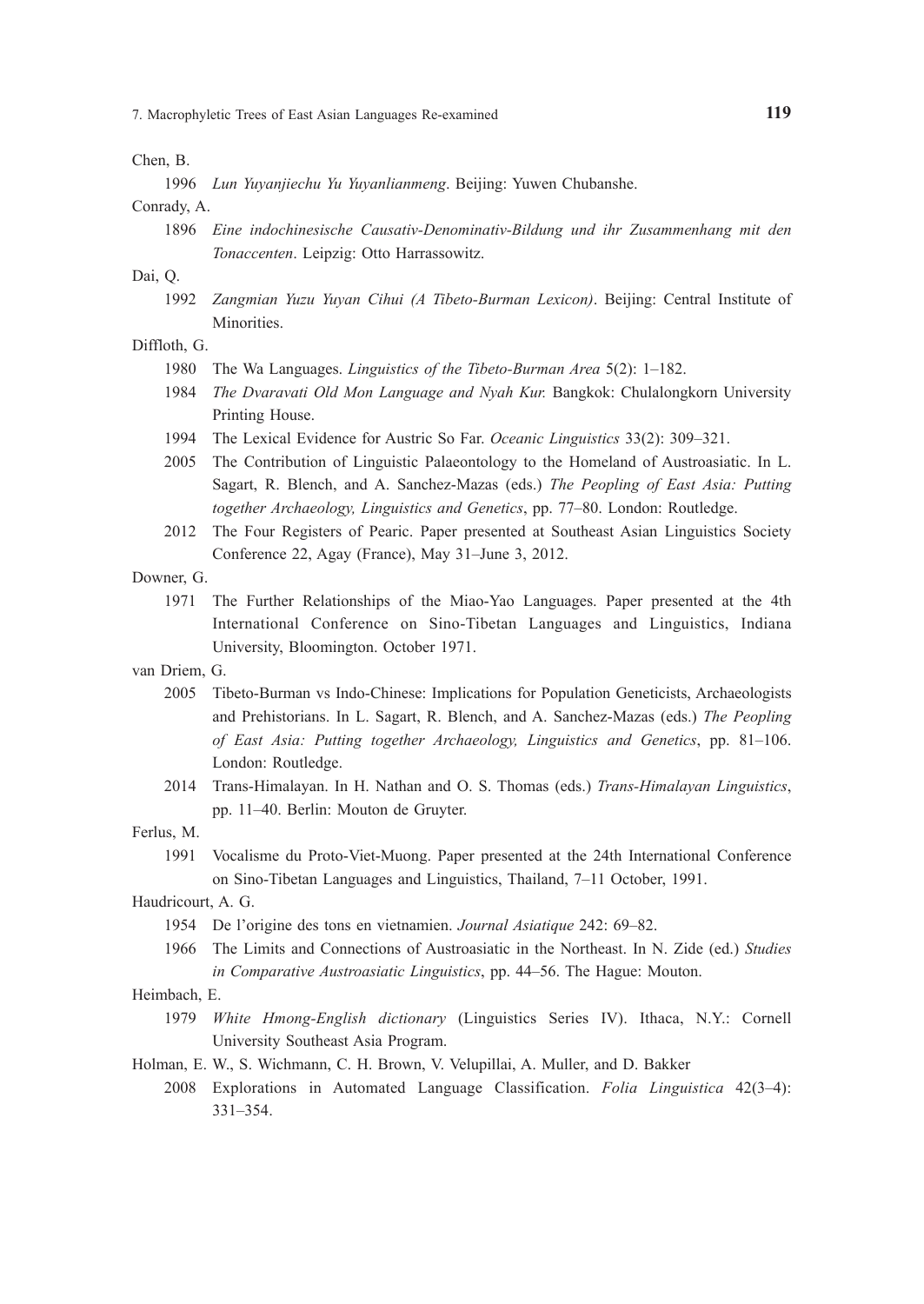#### Jakhontov, S.

 1977 Languages of East and South East Asia in the Fourth to the First Millennium BC. In N. Cheboksarov, M. Krjukov and M. Sofronov (eds.) *Rannjaja etnichskaja istorija i narody Vostochnoj Asii*, pp. 98–108. Moscow: Nauka.

Manomaivibool, P.

- 1975 A Study of Sino-Tai Lexical Correspondences*.* Ph.D. Dissertation, University of Washington.
- Matisoff, J. A.
	- 2003 *Handbook of Proto-Tibeto-Burman: System and Philosophy of Sino-Tibetan Reconstruction.* Berkeley: University of California Press.

Ostapirat, W.

 2005 Kra-Dai and Austronesian: Notes on Phonological Correspondences and Vocabulary Distribution. In L. Sagart, R. Blench and A. Sanchez-Mazas (eds.) *The Peopling of East Asia: Putting Together Archaeology, Linguistics and Genetics*, pp. 107–131. London: Routledge.

Premsrirat, S., S. Ungsitipoonporn, and I. Choosri

2008 *A Dictionary of Chong.* Nakhorn Prathom: Mahidol University.

# Ratliff, M.

- 2010 *Hmong-Mien Language History* (Pacific Linguistics 613). Canberra: Australian National University.
- Reid, L. A.
	- 2005 The Current Status of Austric: A Review and Evaluation of the Lexical and Morphosyntactic Evidence. In L. Sagart, R. Blench, and A. Sanchez-Mazas (eds.) *The Peopling of East Asia: Putting together Archaeology, Linguistics and Genetics*, pp. 132–160. London: Routledge.
	- 2006 Austro-Tai Hypothesis. In B. Keith (ed.) *The Encyclopedia of Language and Linguistics*, pp. 740–741. Amsterdam: Elsevier Science.

#### Sagart, L.

 2005 Sino-Tibetan-Austronesian: An Updated and Improved Argument. In L. Sagart, R. Blench, and A. Sanchez-Mazas (eds.) *The Peopling of East Asia: Putting Together Archaeology, Linguistics and Genetics*, pp. 161–176. London: Routledge.

Schmidt, W.

 1906 Die Mon-Khmer-Völker, ein Bindeglied zwischen Völkern Zentralasiens und Austronesiens. *Archiv für Anthropologie* 5: 59–109.

## Shafer, R.

1964 Miao-Yao*. Monumenta Serica* 23(1): 398–411.

Shorto, H.

 2006 *A Mon-Khmer Comparative Dictionary* (Pacific Linguistics 579). Canberra: Australian National Universtiy.

#### Swadesh, M.

- 1952 Lexico-statistic Dating of Prehistoric Ethnic Contacts. *Proceedings of the American Philosophical Society* 96(4): 452–463.
- 1955 Time Depths of American Linguistic Groupings. *American Anthropologist* 56(3):